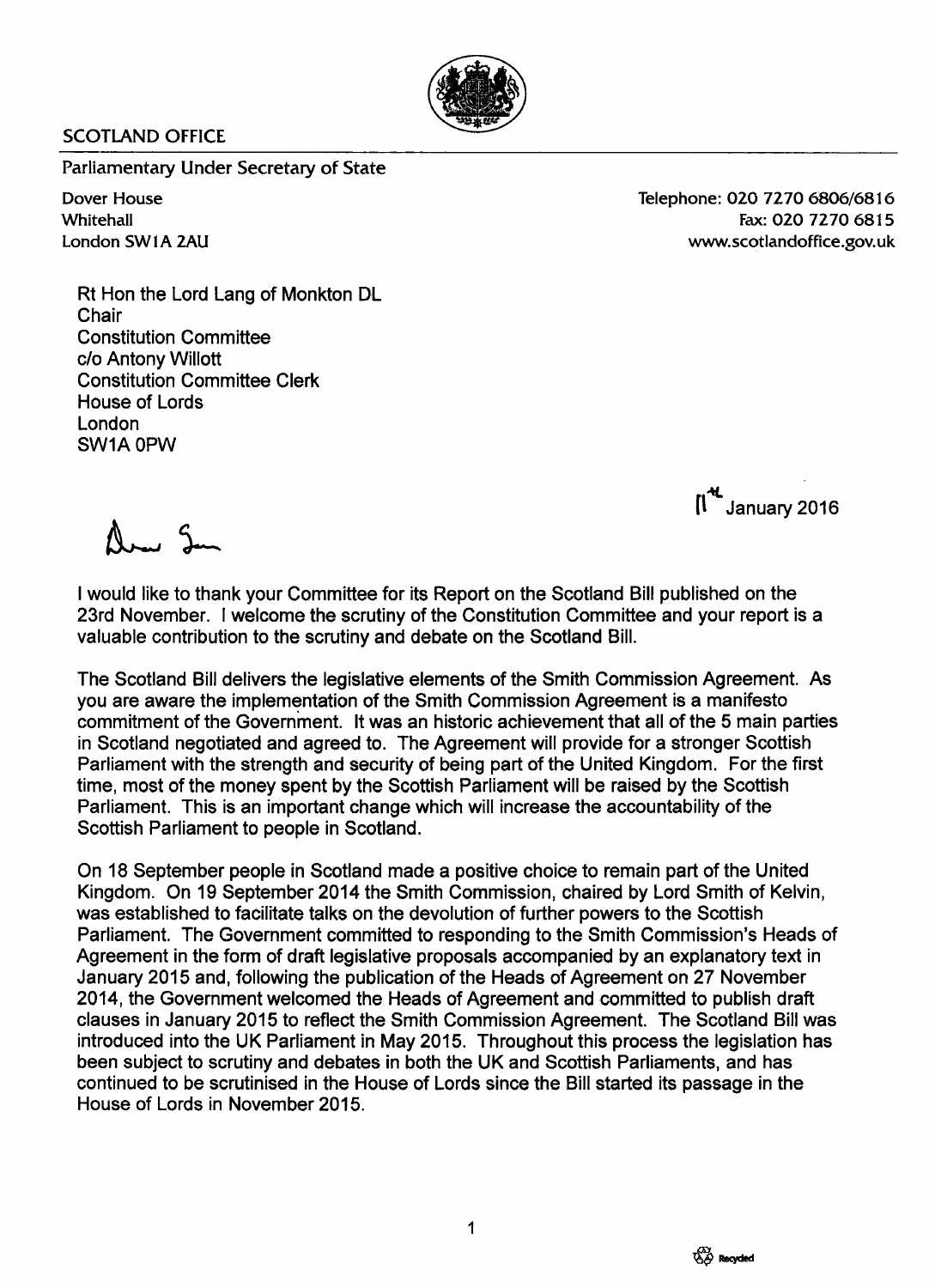The discussion and debate on further powers itself emerged from lively constitutional debate ahead of the referendum. This discussion was informed by numerous reports including Scottish Labour's devolution Committee, the Liberal Democrat's Home Rule Commission and the Conservative's Strathclyde Commission, as well as academic and think tank contributions such as Reform Scotland's 'Devo plus' and IPPR's 'Devo more' reports.

The Government believes that the powers devolved in the Scotland Bill are the right balance of powers and are appropriate to be devolved to the Scottish Parliament and Scottish Government, making it more accountable to those who elect it. The Government is delivering a constitutional settlement which provides fairness, opportunity and a voice for all. The Government remains committed to ensuring that Scotland and the whole of the United Kingdom continue to prosper from our single domestic market, our social union and the strength that comes from the pooling and sharing of risks.

Wales, Scotland and Northern Ireland all have different devolution settlements, reflecting the different history, geography, culture and institutional arrangements between them. The Government is delivering on the commitments we made to the people of England, Scotland, Wales and Northern Ireland in our manifesto. We are taking forward a Scotland Bill, we have published a draft Wales Bill and are working with the Northern Ireland Executive on the 'Fresh Start' and Stormont House Agreement.

As the devolution settlements are strengthened, the Government has also addressed the longstanding issue of English Votes for English Laws, which the Committee's report refers to. English Votes for English Laws addresses the so-called 'West Lothian Question' and gives English and Welsh MPs a fairer say over laws that only affect their constituencies and are on matters which have been devolved. The change will strengthen England's voice, just as devolution has strengthened the voices of Scotland, Wales and Northern Ireland within the Union.

#### **The Fiscal Framework**

An important element of the Smith Commission Agreement is the fiscal framework. Paragraphs 14 -16 and 45 of the Committee's report raised the timing of the fiscal framework and its availability for scrutiny alongside the Bill, particularly in relation to taxation and welfare provisions. As you know, negotiations with the Scottish Government on the fiscal framework continue, but there is already a significant amount of detail available. The cross-party Smith Agreement makes clear what the fiscal framework needs to achieve and establishes the principles that underpin it. Further detail on what the fiscal framework will contain was published in the January 2015 Command Paper (Cm 8990). Both the Scottish and UK Governments have agreed that it would not be appropriate to offer a running commentary on the specifics of the negotiations, however after each stage in the negotiations (each meeting of the Joint Exchequer Committee) a communique is published and made available in the Libraries of both Houses detailing what has been discussed at the meeting. I have made the most recent of these (from the  $7<sup>th</sup>$  December 2015 and  $8^{\rm th}$  January 2016) available to the Committee and will continue to do so after future meetings. Copies of these communiqués are available in the House Library. In addition, the Government is considering the report of the Economic Affairs Committee into the devolution of public finances and will respond to the Economic Affairs Committee before 20 January.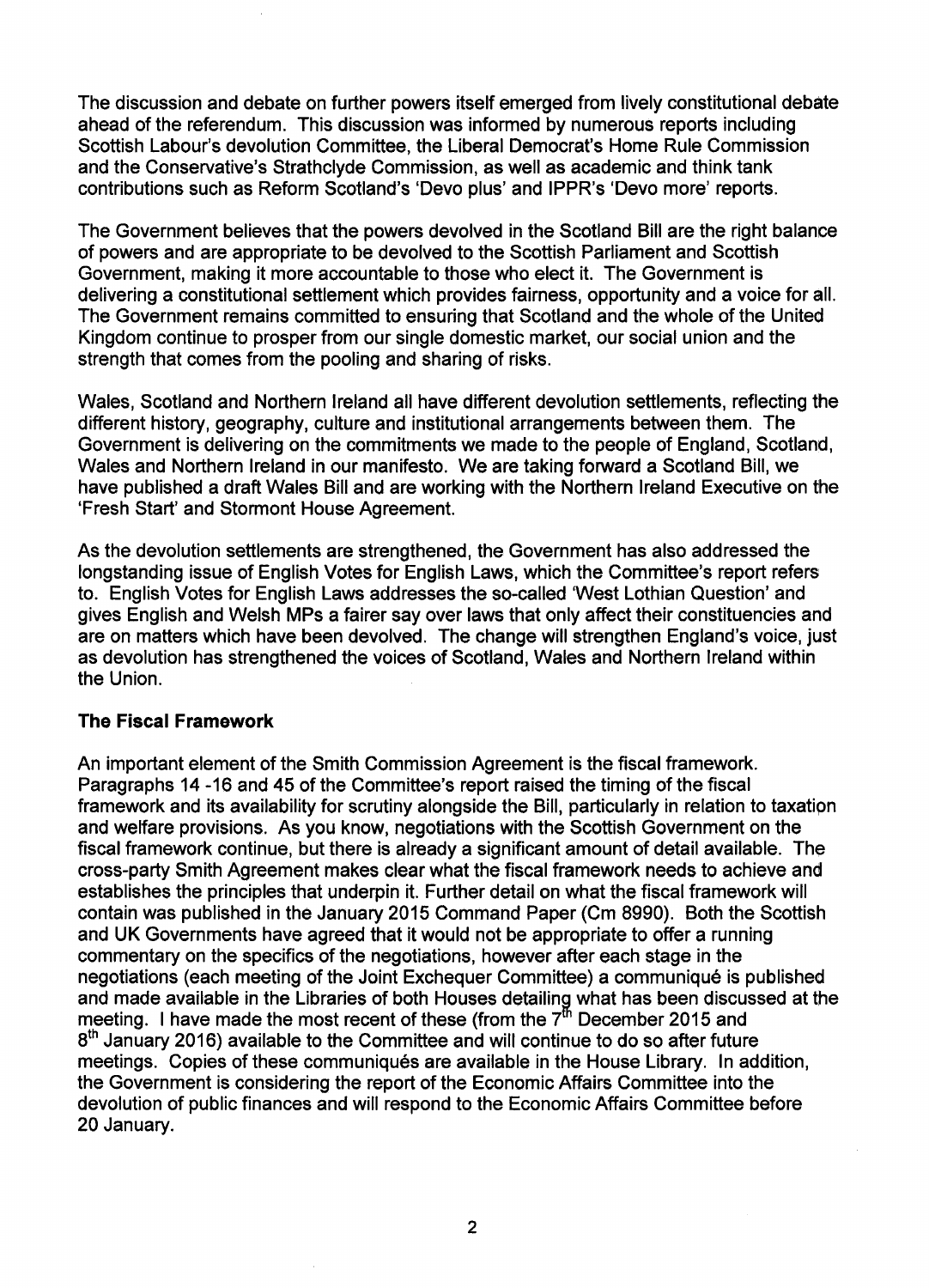## **Memorandum of Understanding**

In addition to the fiscal framework the Committee's report also raised the Memorandum ofl Understanding. Following the Plenary session of the Joint Ministerial Committee in <sup>I</sup> December 2014 the Prime Minister and colleagues in the devolved administrations agreed to work on a revised Memorandum of Understanding. This work is continuing. This is an agreement between all four governments of the United Kingdom and therefore any changes will need to be agreed by all four governments by consensus. I am happy to keep the House and the Constitution Committee updated on the progress of this work. !

## **Clauses 1 and 2**

Turning to the provisions in the Bill, the Committee commented on clauses 1 and 2 in the <sup>I</sup> Scotland Bill. On clause 1, the Smith Commission's intention was not that the constitutional position be changed, but that legislation should accurately reflect what the political understanding already is: that the Scottish Parliament and Scottish Government are ' permanent parts of the United Kingdom's constitutional arrangements. The Governrnent's amendments at Report Stage in the House of Commons strengthened the provision, but the principle of parliamentary sovereignty remains; constitutionally the UK Parliament cannot bind a successive Parliament. The Government's approach to the clauses recognises this.

The Committee's Report commented on Clause 2 of the Bill. This clause delivers paragraph 22 of the Smith Commission which sets out that "The Sewel convention will be put on a statutory footing." The Sewel convention was never intended to change the sovereignty *qf* the UK Parliament, nor was it intended to prevent the UK Parliament from making laws , across the United Kingdom. As with Clause 1, the intention of the Smith Commission was not that the constitutional position be amended, but that legislation accurately reflect what the political understanding already is. Clause 2 simply sets out that where legislation in the UK Parliament relates to a devolved area, consent will normally be obtained. The use of the word 'normally' in clause 2 replicates the language of the Sewel convention.

Since the Scottish Parliament came into existence, the UK Government has consistently <sup>I</sup> adhered to the Sewel convention. A legislative consent motion has always been sought before the UK Parliament passes legislation for Scotland in relation to devolved matters. It is expected that the practice developed under Devolution Guidance Note 10 (DGN10) will continue. DGN10 has no legal effect but sets out guidance on how the UK Government handles legislation affecting Scotland.

The Committee's Report also considered the issue of whether the Sewel Clause is <sup>I</sup> justiciable. The Sewel Convention is a political convention which does not give rise to justiciable rights. The sovereignty of the UK Parliament remains and, to use the language of section 28(7) of the Scotland Act 1998, the provision does not affect the power of the Parliament of the United Kingdom to make laws for Scotland.

## **Elections**

The Committee's report also raised queries in relation to the timing of elections and franchise. The Government has included provisions within the Bill that deliver the Smith : Commission Agreement in relation to timing and considers the provisions in the Bill are an appropriate representation of the Agreement. In relation to the elections powers it will be for the Scottish Parliament to determine how to use these powers, and the franchise for elections within devolved competence will be a matter for the Scottish Parliament to decide.